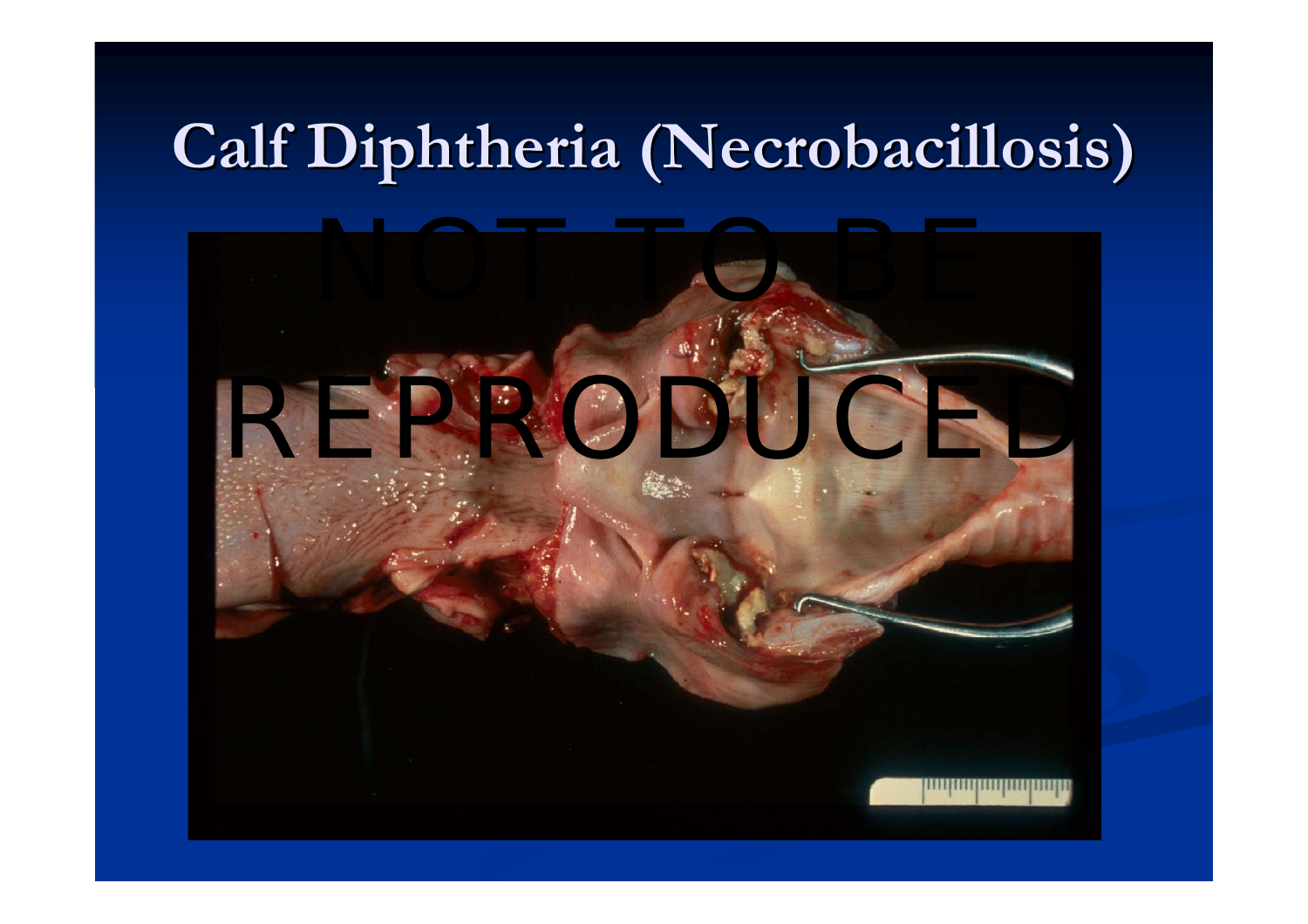# $\bf{C}$ alf  $\bf{D}$ iphtheria (Necrobacillosis)

#### $\blacksquare$  Disease  $se$

Systemic disease  $\blacksquare$  Respiratory  $\blacksquare$ Respiratory – cough and inspiratory dyspnea **Complications**  Pneumonia secondary to aspiration Pneumonia secondary to aspiration  $\blacksquare$  Toxemia or bacteremia **Asphyxiation**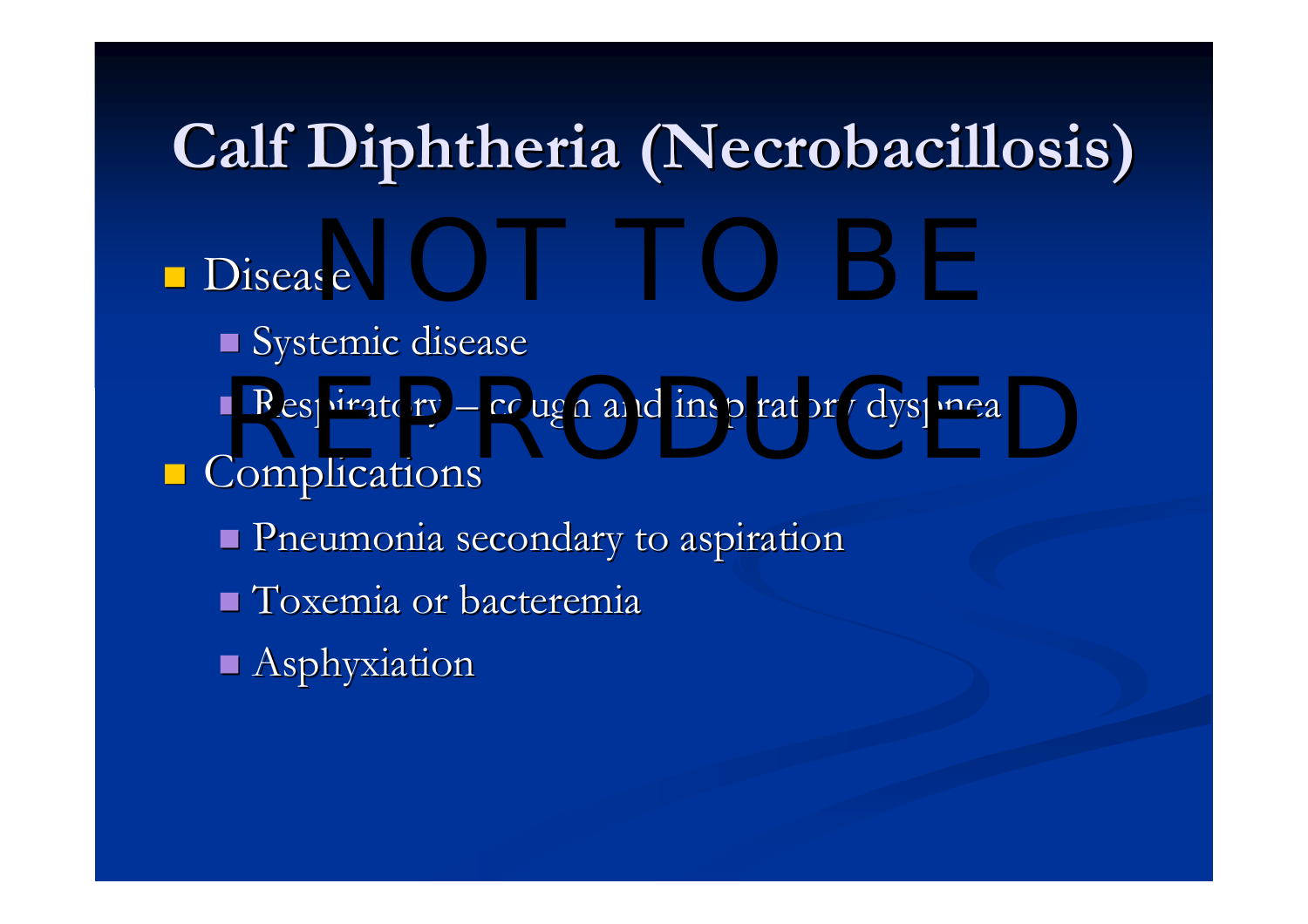#### **Bovine Respiratory Pathology Bovine Respiratory Pathology**

**Lower Respiratory Tract Diseases**  $\blacksquare$  Noninfectious Disease Congenital Congenital ■ Congenital<br>■ Emphysema  $\blacksquare$  Immune Mediated Interstitial pneumonia Toxic interstitial pneumonia Toxic interstitial pneumonia  $\mathbb{R}^2$ Infectious Disease  $\blacksquare$  Viral Diseases  $\blacksquare$  Bacterial Diseases **Parasitic Diseases**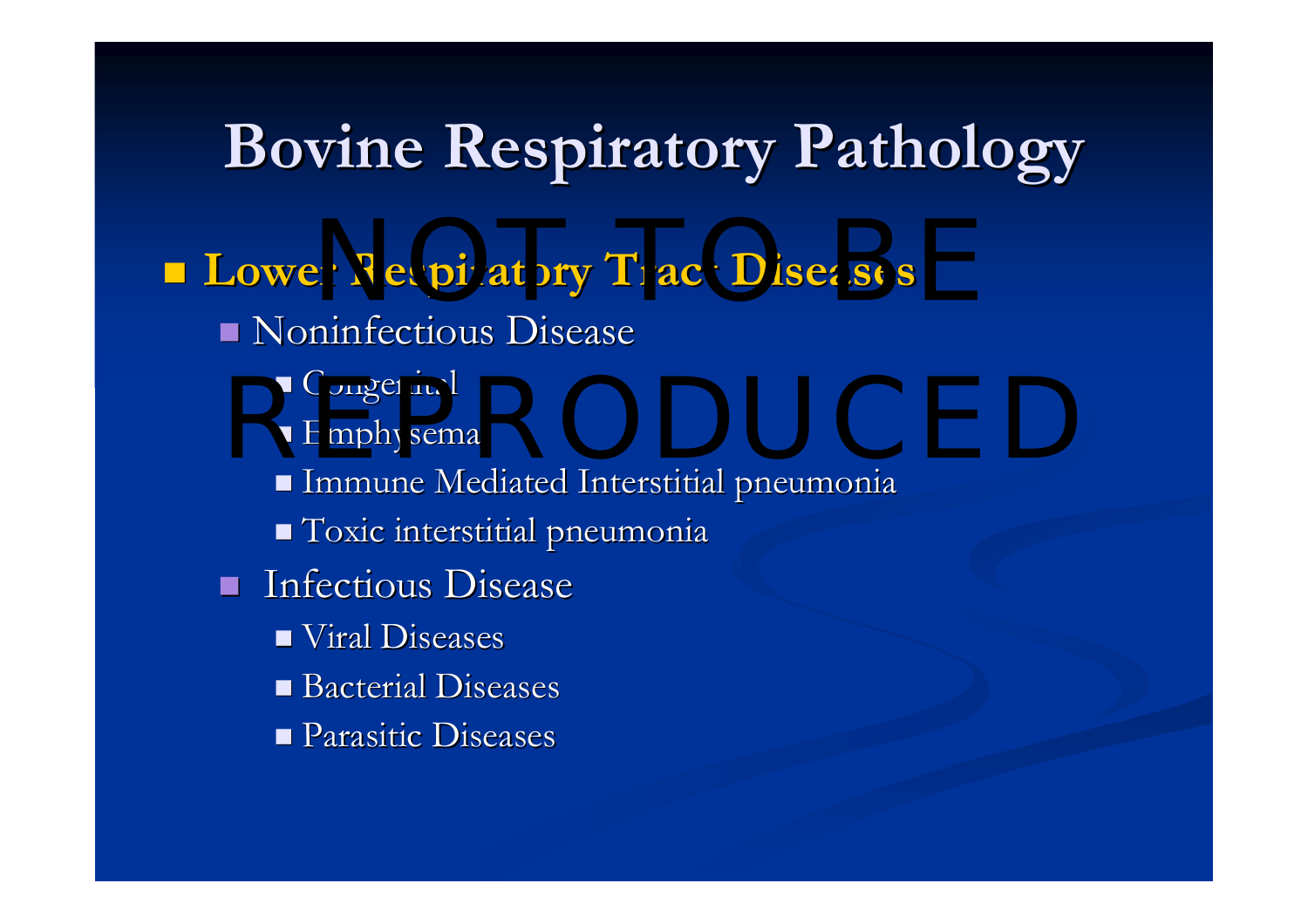## **Normal Calf Lung (note fibrous pleura) (note fibrous pleura)**

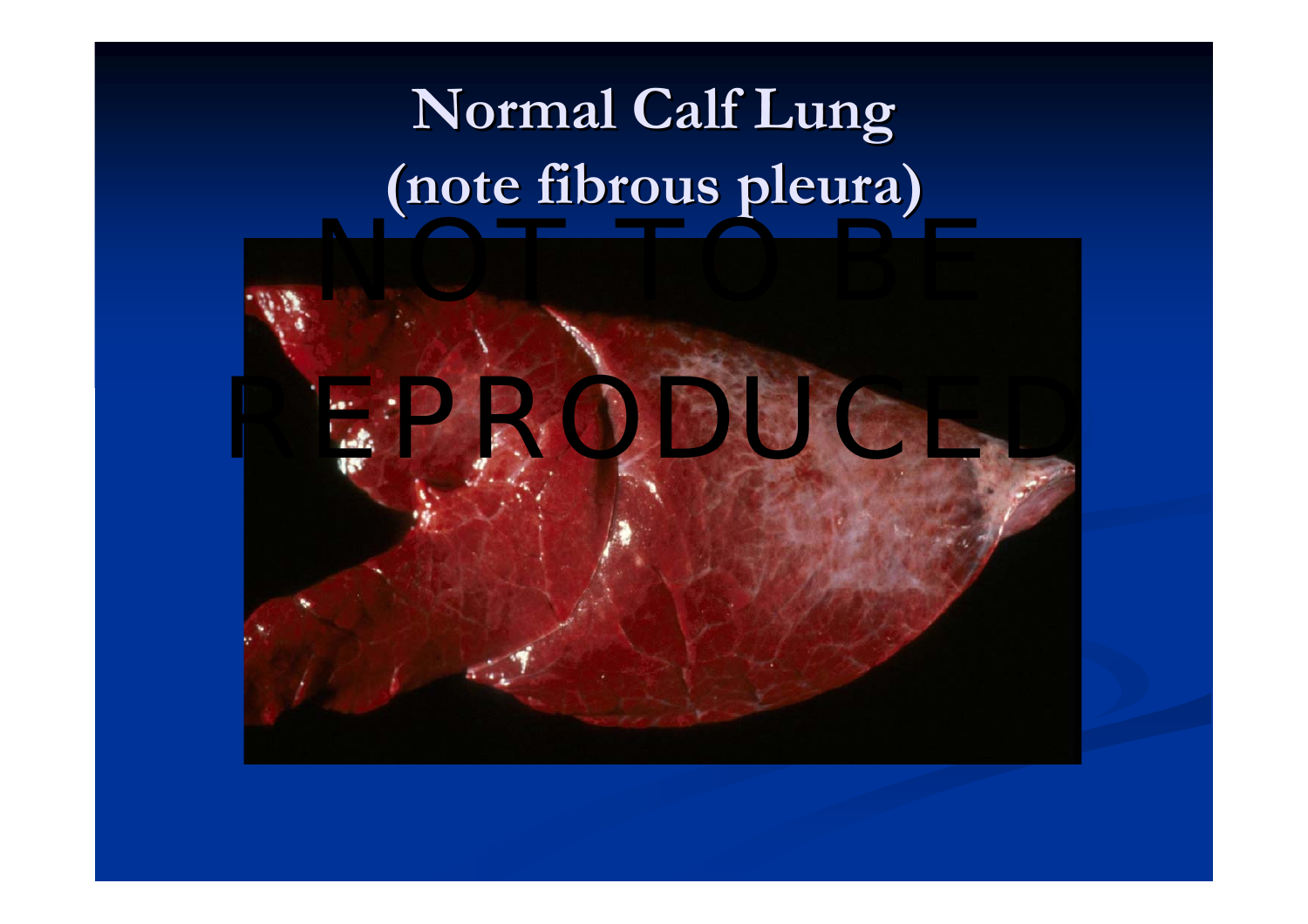## **Congenital Disease Congenital Disease**

nde Pulmonary hypoplasia **Accessory lungs (dystocia possible)** ■ Congenital melanosis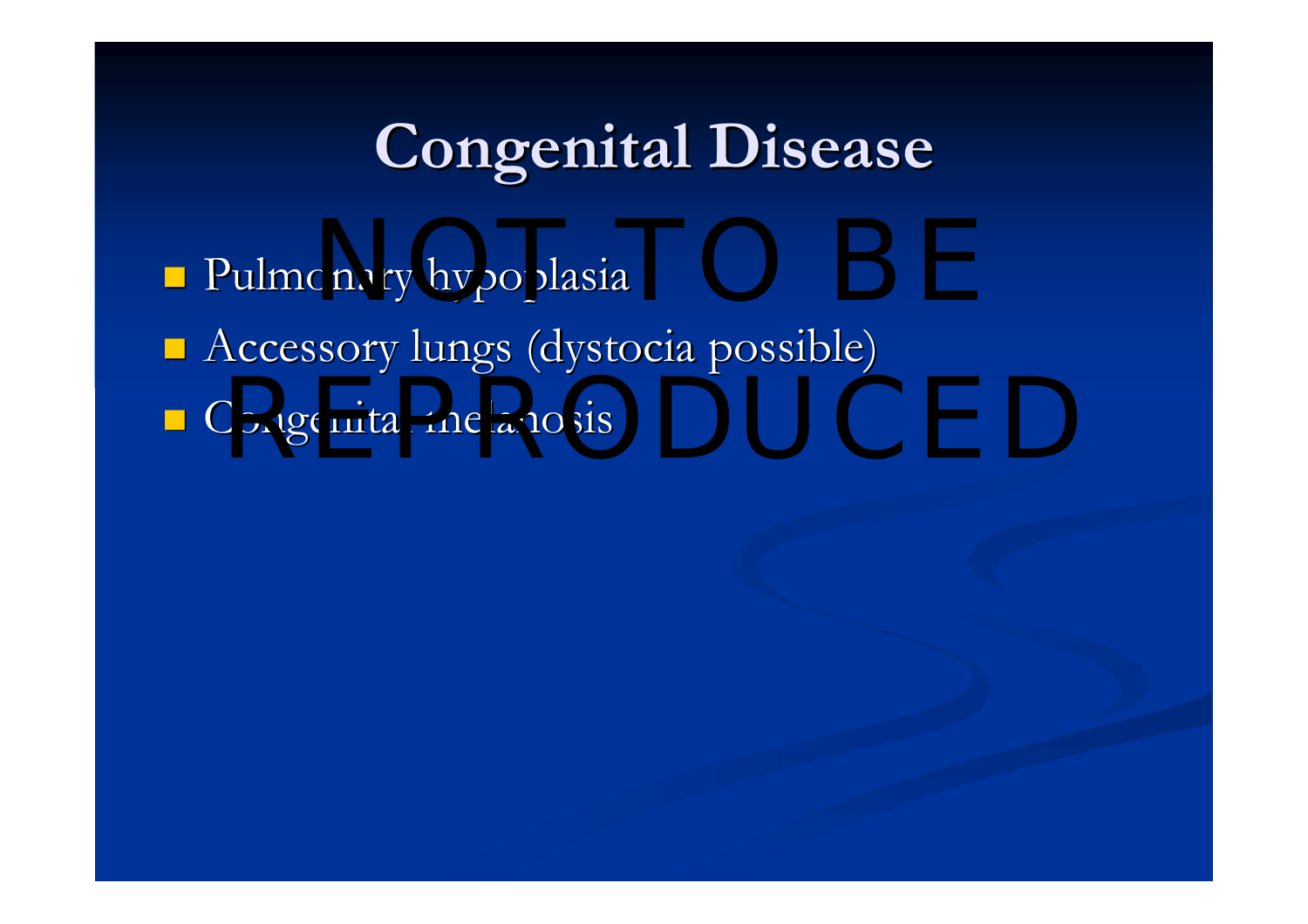## **Congenital Lung Defects Congenital Lung Defects**

- **Pulmonary hypoplasia and anasarca (HPA)** 
	- An emerging genetic disease in Shorthorn fetuses in An emerging genetic disease in Shorthorn fetuses in USUS<br>Aniou Maine? One case seen in Illinois
	- Anjou -Maine? one case seen in Illinois one case seen in Illinois
	- $\blacksquare$  In Australia, seen in Dexters (Peter Windsor)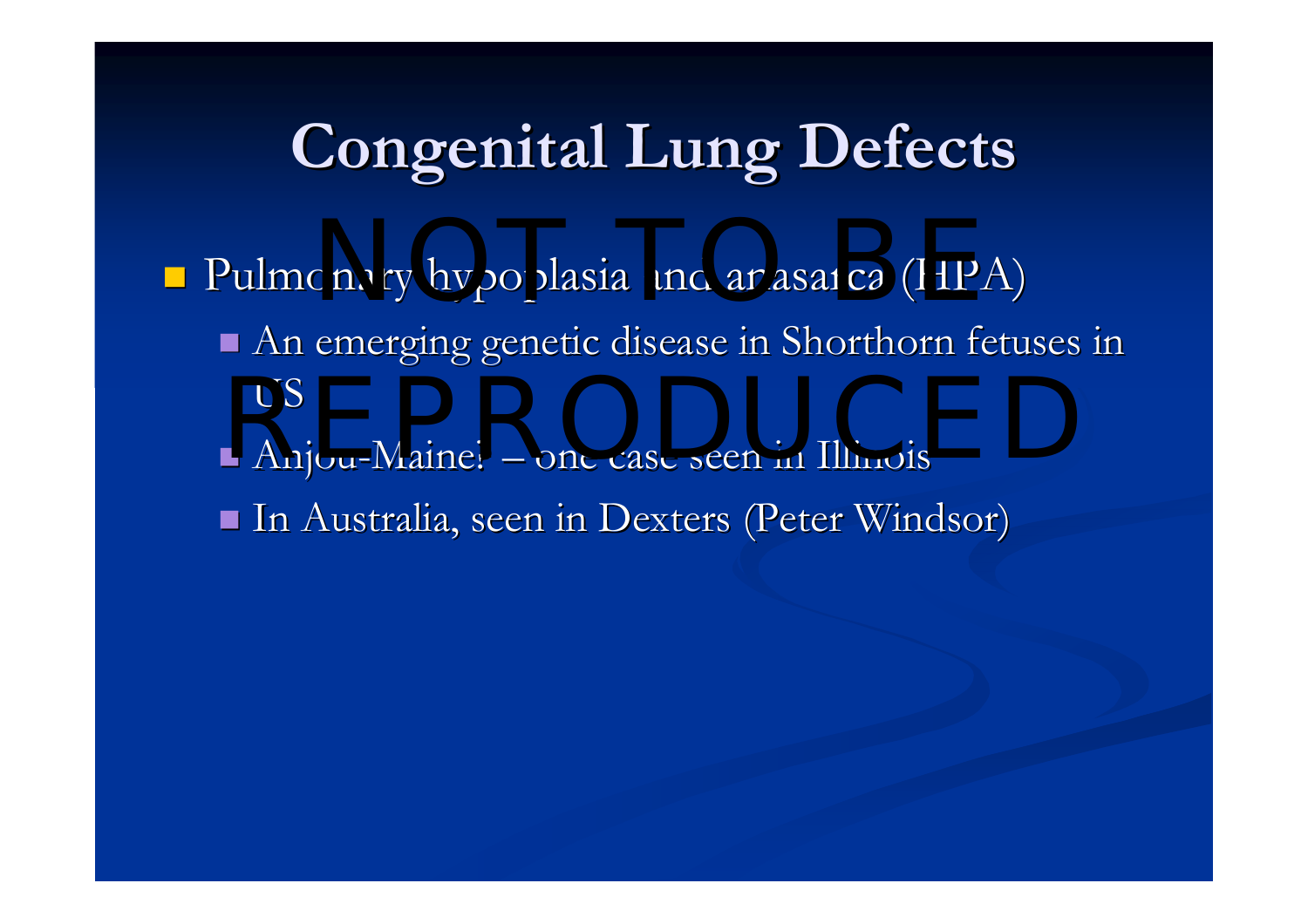#### **Anasarca Anasarca**



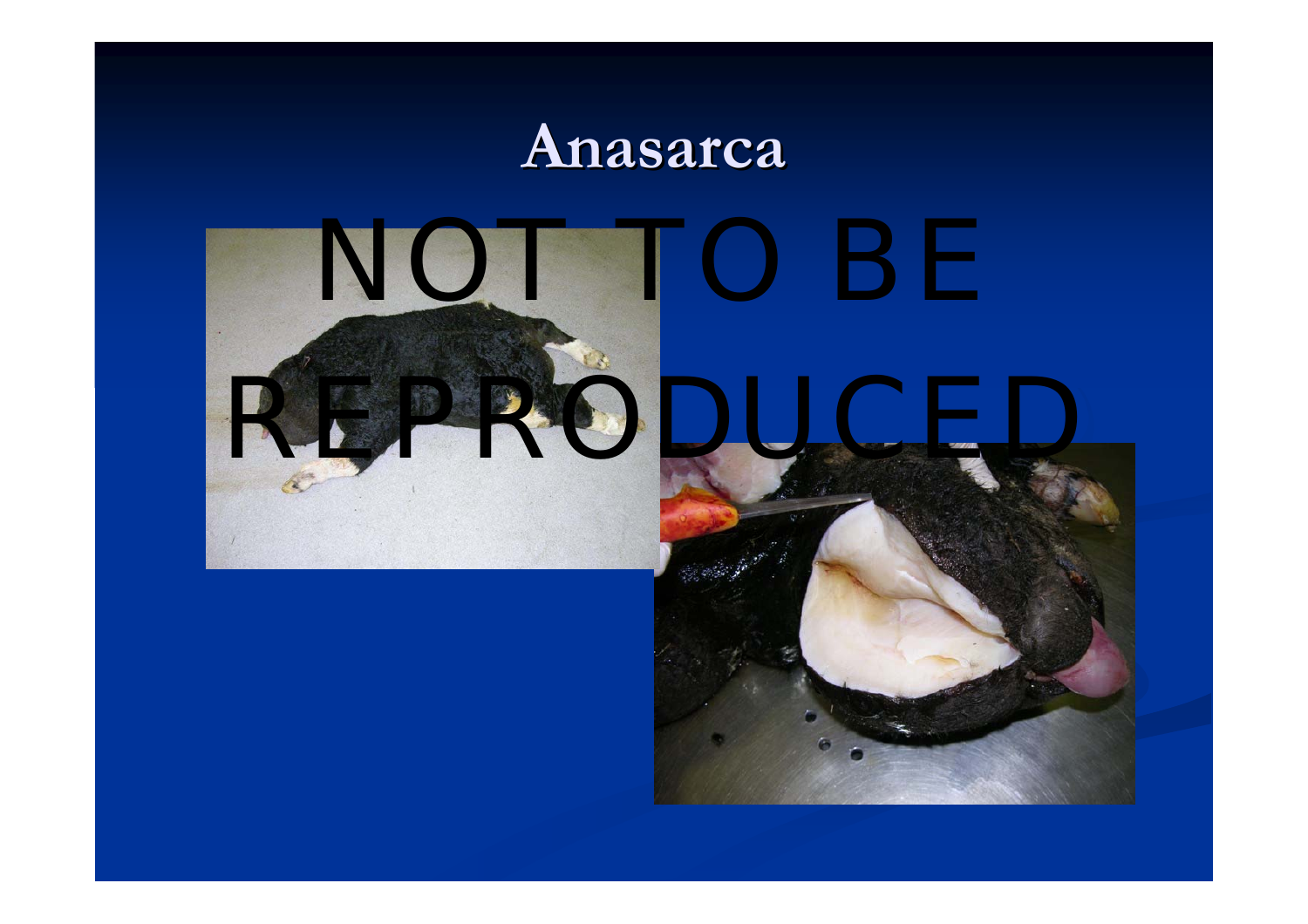#### **Severe Pulmonary Severe Pulmonary Hypoplasia Hypoplasia Anjou -Maine Fetus Maine Fetus**

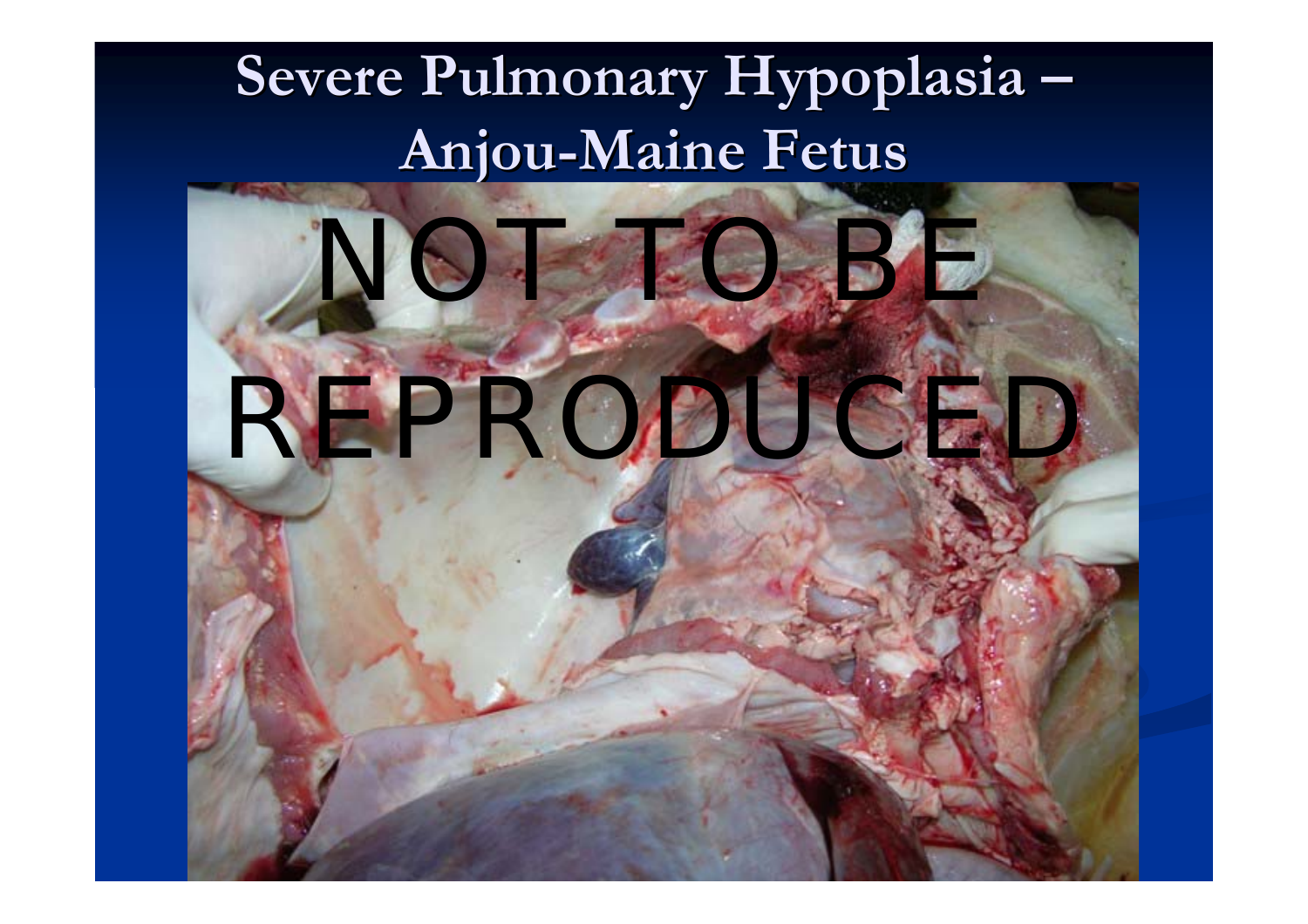#### Pulmonary Hypoplasia-**Normal Histology -Maine-Anjou Fetus**